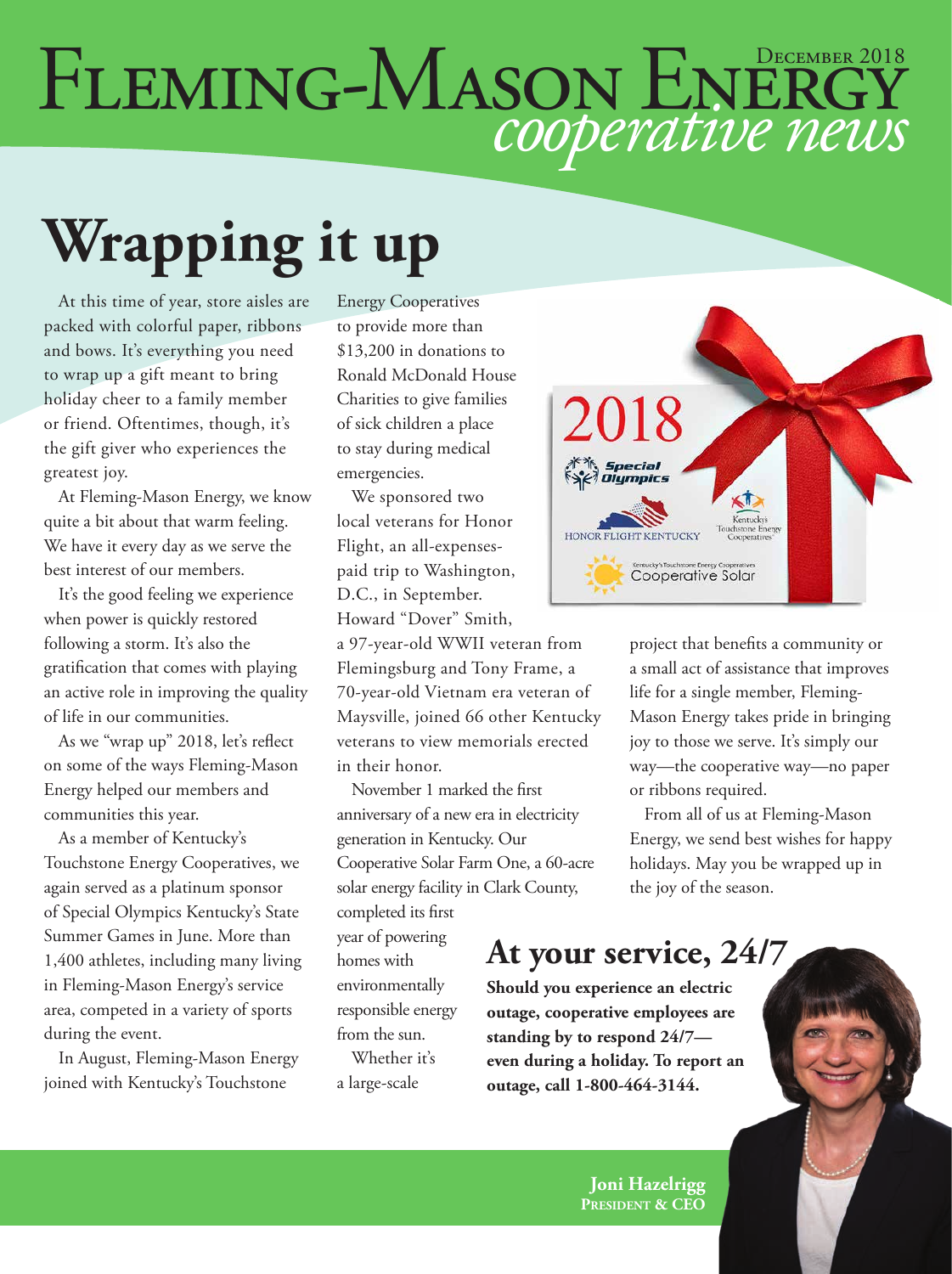Fleming-Mason Energy

A Touchstone Energy<sup>®</sup> Cooperative **KIX** 

Contact us: In Fleming County:  $(606)$  845.2661

Other Counties: (800) 464.3144

Hours:  $7:30$  A.M.  $-4:30$  P.M.

Editor Lori Ulrich President & CEO Joni Hazelrigg

Board of Directors Lonnie Vice CHAIRMAN

> J.E. Smith Jr. VICE CHAIRMAN

Dina Gooding SECRETARY TREASURER

Other Directors Timothy S. Eldridge Rick Hord John M. Roe Tom Saunders

> Attorneys Marvin Suit Earl Rogers III Follow us on:



### **Scholarship Applications Now Available!**

Fleming-Mason Energy is proud to sponsor its 2019 Annual Meeting Scholarship contest. This program was designed to enhance the education and resulting careers of deserving students by offering 10 scholarships of \$1,000 each. Some of the participation requirements are:

- Candidates must be from the Fleming-Mason Energy service area and their parent(s) or legal guardian(s) must be a resident of the said area AND a member of Fleming-Mason Energy. Applicant's parent(s) or legal guardian(s) must have a residential or business account with Fleming-Mason Energy and the account must be registered in one or both names.
- The candidate must be a graduating high school senior in good standing.
- The applicant must be enrolled or planning to enroll in an educational or training institution.
- Candidates must agree to appear in person at the Fleming-Mason Energy Annual Meeting on June 20, 2019. All applications must be received and/or postmarked on or before March 1, 2019.

You can obtain a complete list of qualifications and an application from your high school guidance counselor, call Fleming-Mason Energy at (800) 464-3144, or visit www.fme.coop and click on Youth Activities.

## INGREDIENTS FOR SAFET

#### RN SOME BASIC HOLIDAY FOOD PREPARATION SAFETY TIPS BEFORE YOU START COOKING.

- Never leave cooking equipment unattended.
- Turn off burners if you have to leave the room or have someone else take over.
- Clean the stovetop and oven of grease and dust.
- Keep the cooking area around the stove/oven clear of combustibles, such as towels, napkins and pot holders.

JANNA

- Wear short or close-fitting sleeves to avoid catching clothing on fire.
- Use the back burners and turn the pot handles in, away from reaching hands to protect from spills and burns.
- Locate all appliances away from the sink.
- Plug countertop appliances into ground fault circuit interrupter (GFCI) protected outlets.
- Keep appliance cords away from hot surfaces like the range or toaster.
- Turn off and unplug all appliances when cooking is complete.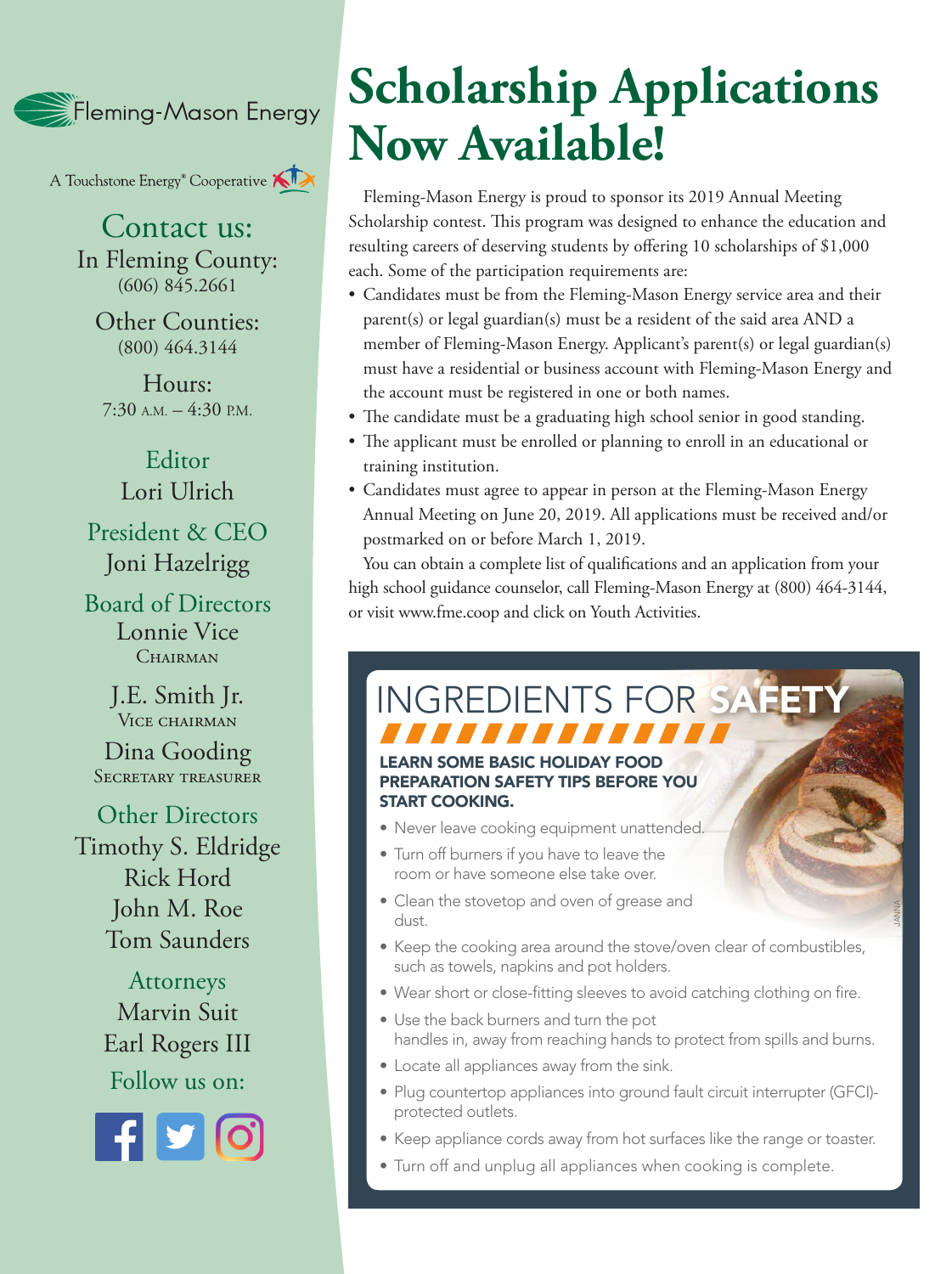

Fleming-Mason Energy is sponsoring a coloring contest for children ages 5 through 8. The winners, one from each age group, will win a \$50 gift card from Fleming-Mason Energy.